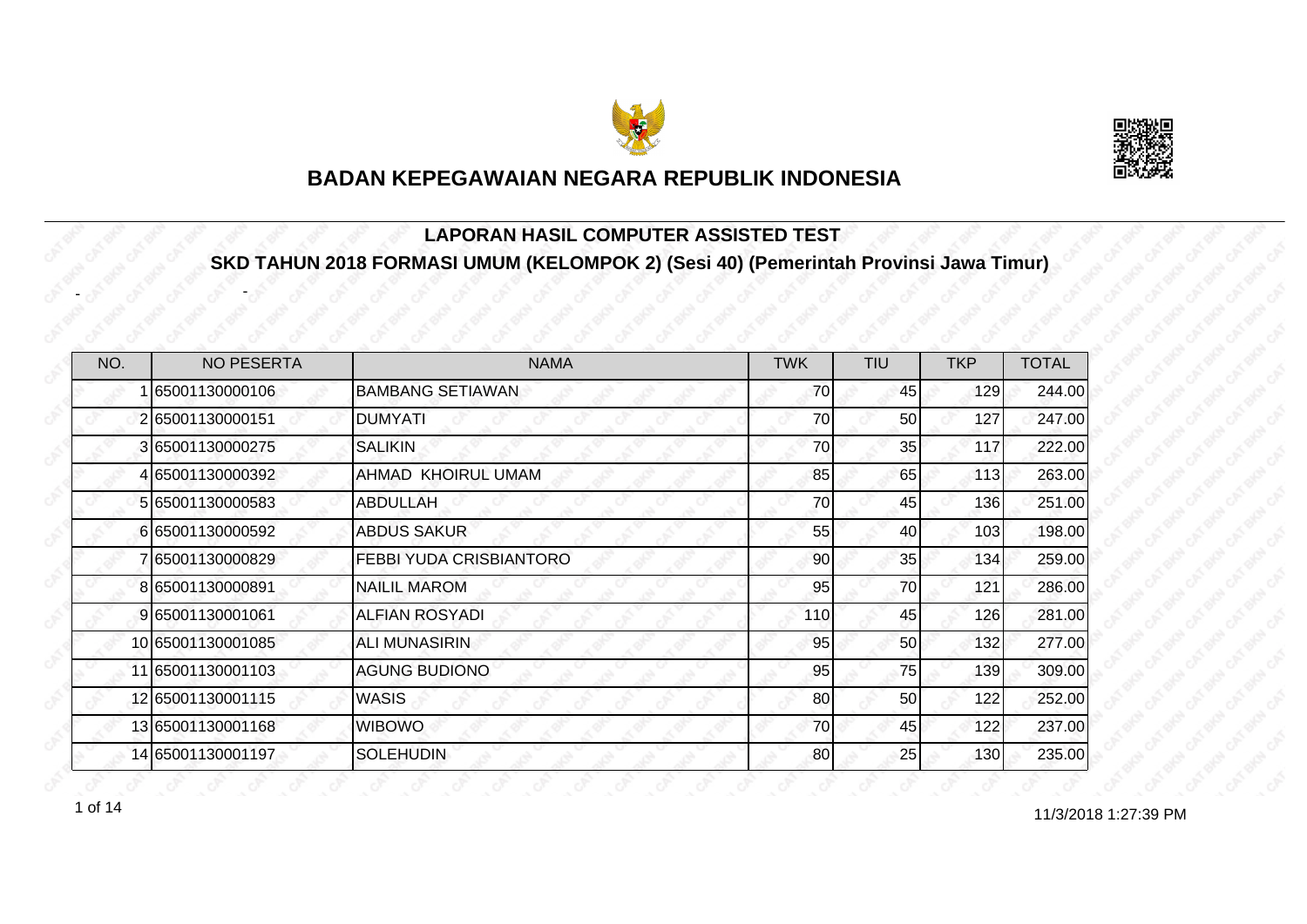



|  | 15 65001130001265 | YURIS YOGA PRADANA                 | 55  | 40              | 126 | 221.00 |
|--|-------------------|------------------------------------|-----|-----------------|-----|--------|
|  | 16 65001130001282 | <b>ARDITYA ZUNIATMOKO</b>          | 65  | 95              | 138 | 298.00 |
|  | 17 65001130001451 | <b>RIZA SAMBUDI</b>                | 100 | 100             | 132 | 332.00 |
|  | 18 65001130001571 | MUHAMMAD HAFID                     | 90  | 70              | 131 | 291.00 |
|  | 19 65001130001603 | MUHAMMAD HIDAYATULLAH              | 50  | 20              | 125 | 195.00 |
|  | 20 65001130001730 | <b>TAUFIKUR ROCHMAN</b>            | 100 | 100             | 137 | 337.00 |
|  | 21 65001130001740 | <b>DANI NURCHOLIS</b>              | 105 | 80 <sup>1</sup> | 116 | 301.00 |
|  | 22 65001130001804 | <b>MUHLISIN NAIM</b>               | 80  | 60              | 123 | 263.00 |
|  | 23 65001130001808 | MUN'IM                             | 40  | 50              | 118 | 208.00 |
|  | 24 65001130001815 | <b>THORIQ MAHMUDIN</b>             | 70  | 65              | 120 | 255.00 |
|  | 25 65001130001967 | <b>ILMI FADLI AZIS</b>             | 105 | 80              | 123 | 308.00 |
|  | 26 65001130002093 | <b>BAHRUDIN AGUNG ROSI ISWANTO</b> | 65  | 35              | 130 | 230.00 |
|  | 27 65001130002417 | <b>UBAIDILAH</b>                   | 100 | 80 <sub>0</sub> | 139 | 319.00 |
|  | 28 65001130002468 | <b>MOH. AHMADI</b>                 | 100 | 50              | 115 | 265.00 |
|  | 29 65001130002517 | I NENGAH SUKA ARTA                 | 105 | 50              | 139 | 294.00 |
|  | 30 65001130003113 | RIDWAN ADI PRANATA                 | 90  | 80              | 137 | 307.00 |
|  | 31 65001130003128 | <b>DEDIK KRISMAWANTO</b>           | 95  | 60              | 135 | 290.00 |
|  | 32 65001130003129 | RISTAN ARGA HENDRAWAN              | 105 | 60              | 122 | 287.00 |
|  | 33165001130003205 | <b>SYARIF HUSIN</b>                | 70  | 55              | 115 | 240.00 |
|  | 34 65001130003213 | LUQMAN ABDURRAHMAN SHALEH          | 70  | 70              | 140 | 280.00 |

11/3/2018 1:27:39 PM 2 of 14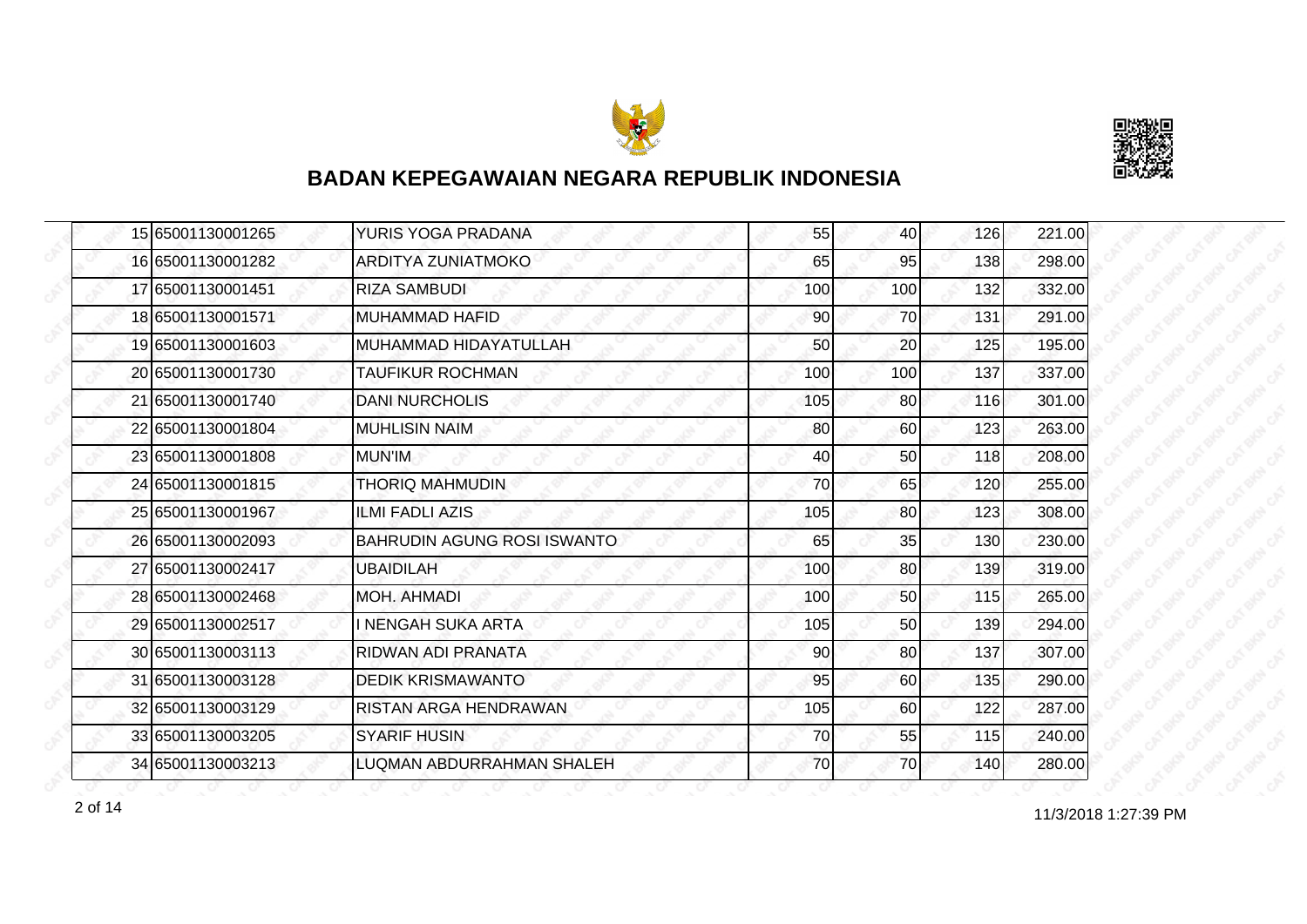



|  | 35 65001130003221 | <b>MOH. MUFID</b>                       | 40  | 35              | 131 | 206.00 |
|--|-------------------|-----------------------------------------|-----|-----------------|-----|--------|
|  | 36 65001130003224 | <b>MOH. SHOHIFUL HASAN</b>              | 50  | 70              | 133 | 253.00 |
|  | 37 65001130003242 | MUHAMAD AFIF ULIN NUHAA                 | 80  | 60              | 107 | 247.00 |
|  | 38 65001130003245 | MUHAMMAD MISBAHUL MUNIR                 | 100 | 50              | 129 | 279.00 |
|  | 39 65001130003342 | YUNUS MARHADI                           | 95  | 85              | 139 | 319.00 |
|  | 40 65001130003536 | NUGROHO DWI JAYANTO                     | 120 | 90              | 137 | 347.00 |
|  | 41 65001130003546 | <b>MUHALLI</b>                          | 70  | 35              | 132 | 237.00 |
|  | 42 65001130003760 | I GUSTI AGUNG PUTU SAGUNG ANGGA DIPUTRA | 80  | 50              | 120 | 250.00 |
|  | 43 65001130003782 | <b>AGUS PRASETYO</b>                    | 65  | 75              | 141 | 281.00 |
|  | 44 65001130003812 | <b>DWI NUR RACHMAT</b>                  | 50  | 55              | 111 | 216.00 |
|  | 45 65001130003867 | <b>DEDI AHMAD FAIZIN</b>                | 105 | 40              | 123 | 268.00 |
|  | 46 65001130004007 | <b>MOH ABDUL MUNIR QOHAR</b>            | 100 | 85              | 133 | 318.00 |
|  | 47 65001130004593 | <b>MOH. RIZAL FAHMI</b>                 | 50  | 50              | 122 | 222.00 |
|  | 48 65001130004631 | <b>AINUL YAQIN</b>                      | 85  | 65              | 127 | 277.00 |
|  | 49 65001130004652 | HANIK SAIFUDIN, S.Pd.I                  | 65  | 35              | 124 | 224.00 |
|  | 50 65001130004677 | <b>IMAM SURURUR HUDA</b>                | 70  | 30 <sup>°</sup> | 130 | 230.00 |
|  | 51 65001130004702 | <b>MUH. ZUHRIL MUBAROK</b>              | 100 | 85              | 117 | 302.00 |
|  | 52 65001130004705 | MUHAMMAD ASY'ARI                        | 100 | 115             | 131 | 346.00 |
|  | 53 65001130005173 | ARDANU ZAKARIA SAPUTRA                  | 75  | 75              | 132 | 282.00 |
|  | 54 65001130005656 | <b>MUHAMMAD IMRON</b>                   | 95  | 60              | 127 | 282.00 |

11/3/2018 1:27:39 PM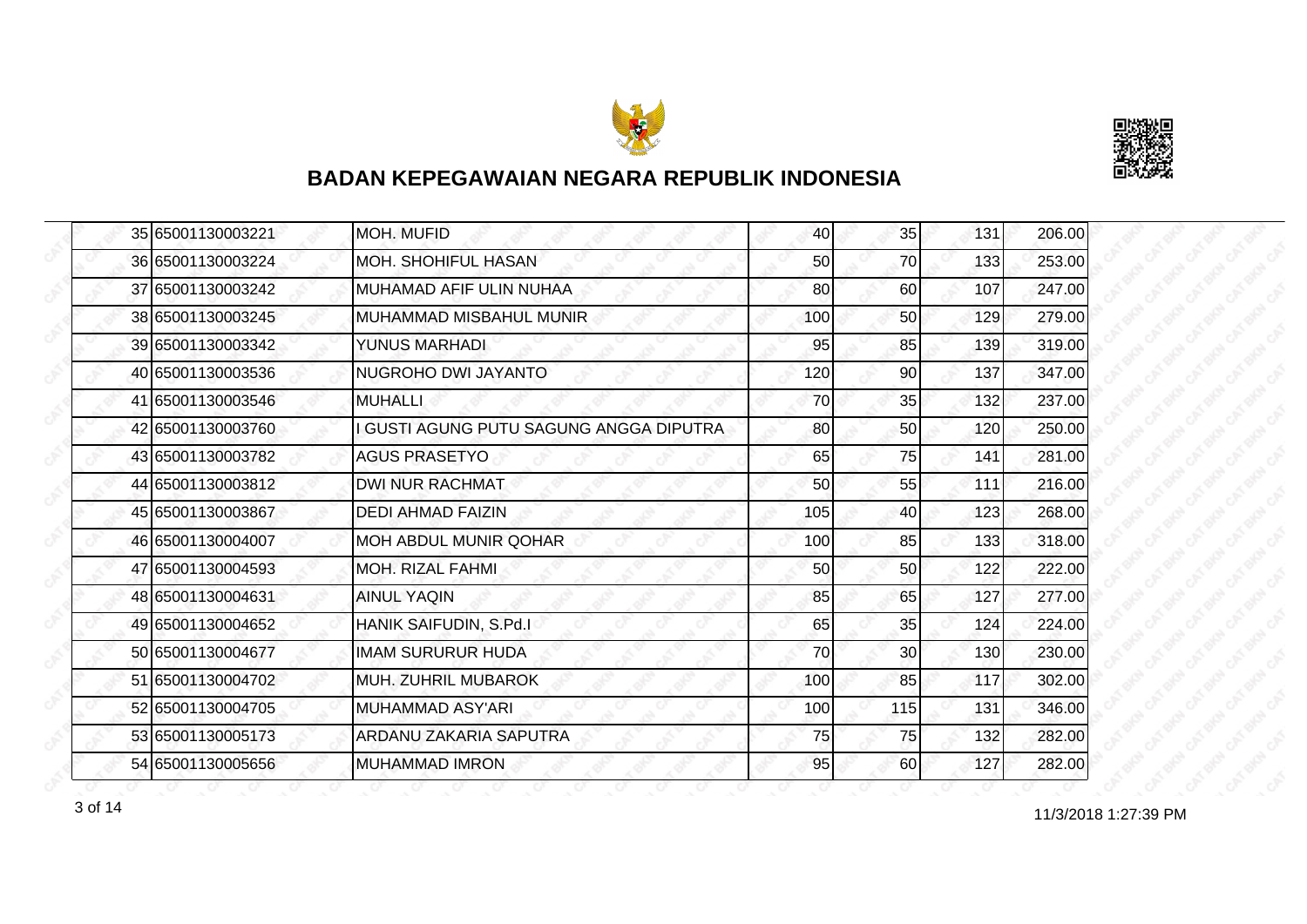



|  | 55 65001130005664 | MUHAMMAD LUTFI ALFAJAR            | 75  | 35  | 122 | 232.00 |
|--|-------------------|-----------------------------------|-----|-----|-----|--------|
|  | 56 65001130006303 | UFI BAHRUL HIKAM                  | 110 | 50  | 132 | 292.00 |
|  | 57 65001130006529 | <b>JARI PURWANTO</b>              | 70  | 55  | 133 | 258.00 |
|  | 58 65001130006540 | <b>ACHMAD HABIBI</b>              | 75  | 70  | 134 | 279.00 |
|  | 59 65001130006948 | <b>AHMAD AHYAR SIDIK</b>          | 105 | 95  | 133 | 333.00 |
|  | 60 65001130006970 | ASEP SYAHRUL MUBAROK              | 105 | 110 | 138 | 353.00 |
|  | 61 65001130006986 | <b>BUKHORI MUSLIM</b>             | 65  | 75I | 118 | 258.00 |
|  | 62 65001130006989 | <b>AUWALLUTHFI RUBIYANTO</b>      | 95  | 80  | 117 | 292.00 |
|  | 63 65001130007176 | <b>NURUL HIDAYAT</b>              | 90  | 95  | 138 | 323.00 |
|  | 64 65001130007500 | RAHA WINARKO                      | 70  | 70  | 139 | 279.00 |
|  | 65 65001130007788 | <b>IBNU ALWAN</b>                 | 100 | 55  | 136 | 291.00 |
|  | 66 65001130008309 | <b>ILHAM MUZAKKI</b>              | 90  | 80  | 136 | 306.00 |
|  | 67 65001130008316 | <b>KHAIRUL AMIEN</b>              | 45  | 25  | 109 | 179.00 |
|  | 68 65001130008321 | IMIFTAHU BABIL JINAN              | 100 | 45  | 129 | 274.00 |
|  | 69 65001130008324 | MIFTAHUL ARIEF RAHMAN             | 80  | 60  | 128 | 268.00 |
|  | 70 65001130008331 | <b>MOCHAMMAD SABILIL MUTTAQIN</b> | 110 | 110 | 139 | 359.00 |
|  | 71 65001130008356 | MUHAMMAD NASHRUL 'AZIZ            | 80  | 85  | 123 | 288.00 |
|  | 72 65001130008588 | IMUHAMMAD KHOIRUL EFENDI          | 85  | 50  | 141 | 276.00 |
|  | 73 65001130010988 | ROBIN CHRISTIAN SIMATUPANG        | 75  | 85  | 137 | 297.00 |
|  | 74 65001130011000 | <b>DHIMAS KRESNAPATI</b>          | 95  | 100 | 139 | 334.00 |

11/3/2018 1:27:39 PM 4 of 14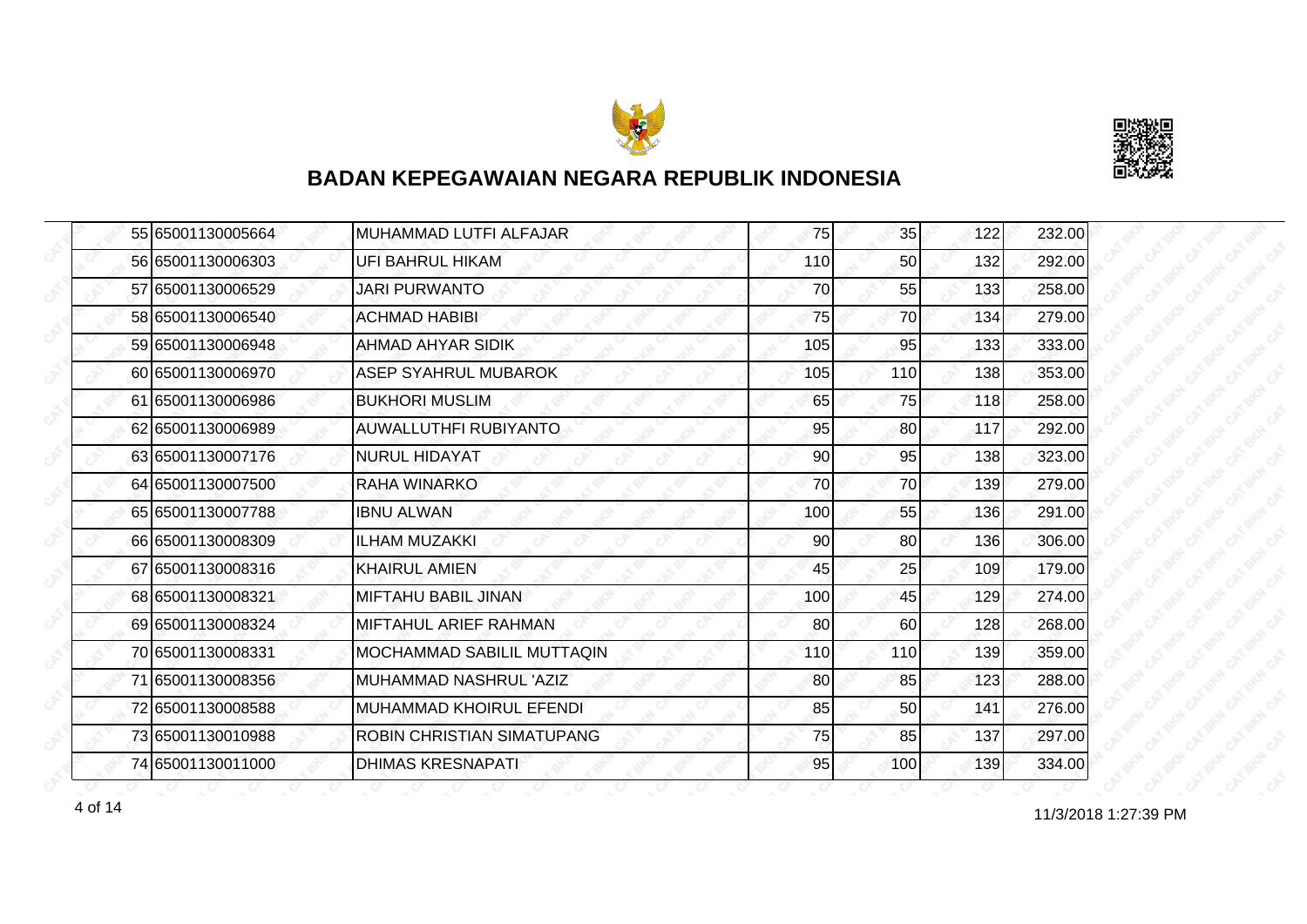



|  | 75 65001130011003 | <b>SUJARWO</b>           | 95  | 10 <sup>1</sup> | 98  | 203.00 |
|--|-------------------|--------------------------|-----|-----------------|-----|--------|
|  | 76 65001130011007 | ABD. HARIS               | 90  | 65              | 132 | 287.00 |
|  | 77 65001130011013 | AHMAD VANHAS AL MAHDI    | 70  | 55              | 120 | 245.00 |
|  | 78 65001130011045 | <b>BABUL KHOIR</b>       | 85  | 25              | 101 | 211.00 |
|  | 79 65001130011061 | M. AFIFUDIN AL MUSYADAT  | 85  | 75              | 122 | 282.00 |
|  | 80 65001130011103 | ALDINO DWI ANGGORO       | 90  | 65              | 140 | 295.00 |
|  | 81 65001130011301 | <b>ARIF MAHFUDIN</b>     | 70  | 70              | 116 | 256.00 |
|  | 82 65001130011398 | <b>MOHAMMAD FATONI</b>   | 105 | 40              | 125 | 270.00 |
|  | 83 65001130011510 | <b>MOHAMMAD RAHMAN</b>   | 65  | 55              | 107 | 227.00 |
|  | 84 65001130013767 | ANDRI FAHRUDDIN ZUHRI    | 120 | 75              | 132 | 327.00 |
|  | 85 65001130014681 | WAKID ABDUL AZIZ         | 105 | 65              | 111 | 281.00 |
|  | 86 65001130015125 | <b>HERI ERVIANTO</b>     | 65  | 50              | 110 | 225.00 |
|  | 87 65001130015632 | MUHAMMAD KEVIN NASRULLAH | 80  | 100             | 133 | 313.00 |
|  | 88 65001130016071 | <b>ARIZQI NURHAMSYAH</b> | 85  | 60              | 128 | 273.00 |
|  | 89 65001130016313 | HARIS DIMAS PRASETYO     | 100 | 75              | 138 | 313.00 |
|  | 90 65001130016400 | MUHAMAD IRFAN W          | 75  | 90              | 129 | 294.00 |
|  | 91 65001130016436 | <b>AGUNG SUSENO</b>      | 85  | 60              | 130 | 275.00 |
|  | 92 65001130016470 | <b>HARI YULIANTO</b>     | 85  | 80              | 132 | 297.00 |
|  | 93 65001130016492 | <b>SUNARNO</b>           | 70  | 45              | 129 | 244.00 |
|  | 94 65001130016495 | <b>AGUS PAMUNGKAS</b>    | 80  | 55              | 116 | 251.00 |

11/3/2018 1:27:39 PM 5 of 14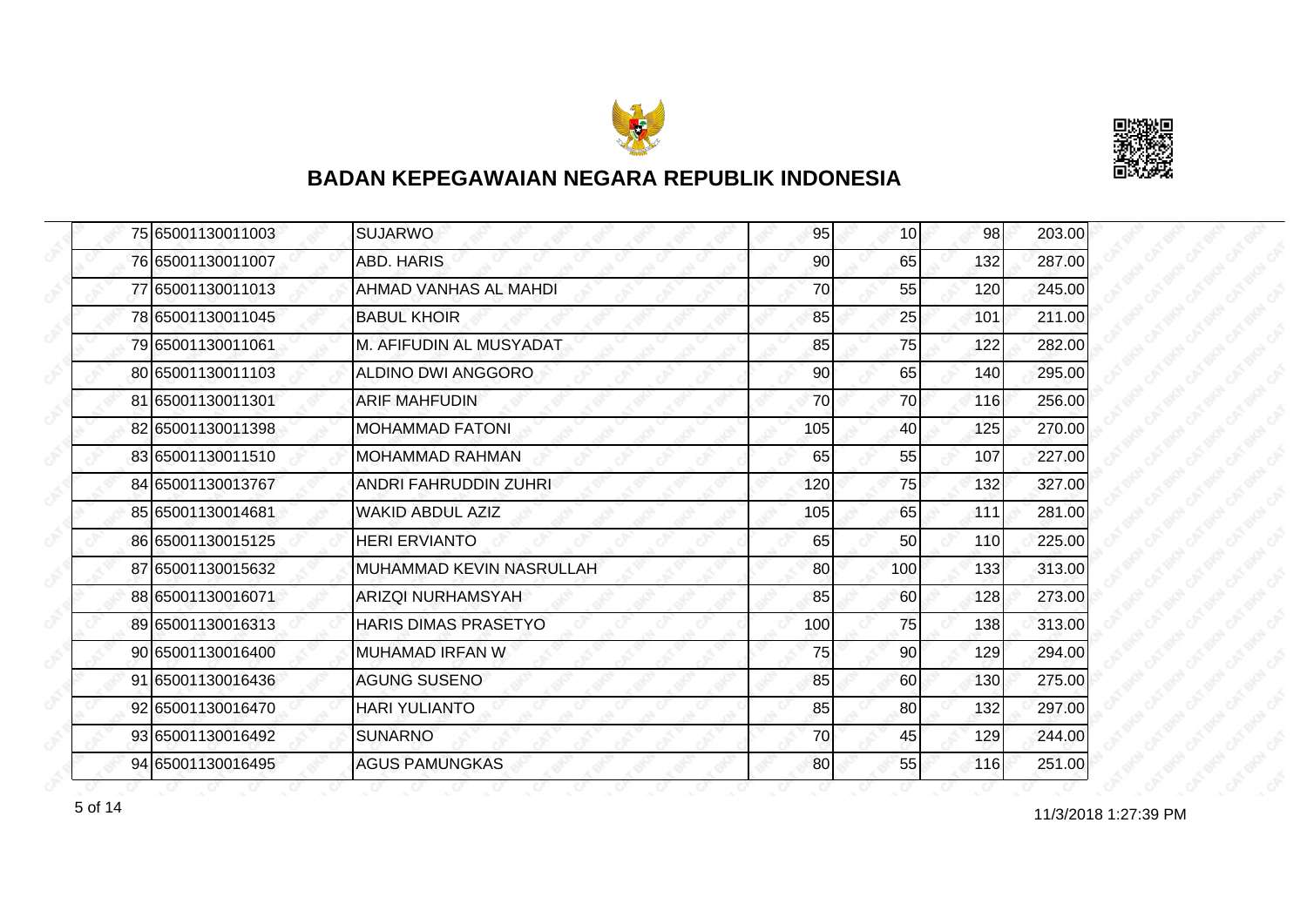



| 95 65001130016496  | <b>EKO BAYU PUTRA</b>            | 80  | 85              | 136 | 301.00 |
|--------------------|----------------------------------|-----|-----------------|-----|--------|
| 96 65001130016543  | <b>ERFAN SUMANTRI</b>            | 60  | 45              | 125 | 230.00 |
| 97 65001130016832  | <b>SAIFUL AYADI</b>              | 45  | 25              | 125 | 195.00 |
| 98 65001130016856  | <b>IMADE ADNYANA</b>             | 60  | 50 <sub>l</sub> | 137 | 247.00 |
| 99 65001130016858  | ALBERTUS DWI NOVIANTO            | 95  | 80              | 95  | 270.00 |
| 100 65001130016979 | M. NUR MUHARROM                  | 80  | 70              | 118 | 268.00 |
| 101 65001130017089 | <b>MUSTA'IN</b>                  | 65  | 50 <sub>l</sub> | 115 | 230.00 |
| 102 65001130017274 | <b>FATKHURROZAQ</b>              | 95  | 90              | 130 | 315.00 |
| 103 65001130018200 | <b>WAYAN PRIYO SUNOTO</b>        | 80  | 50              | 126 | 256.00 |
| 104 65001130018281 | <b>HERIL ANWAR</b>               | 80  | 50              | 107 | 237.00 |
| 105 65001130018298 | <b>HERU SANTOSO</b>              | 70  | 85              | 141 | 296.00 |
| 106 65001130018445 | <b>TEGAR BAGUS ANDHIKA PUTRA</b> | 100 | 95              | 141 | 336.00 |
| 107 65001130018996 | <b>AHMAD KHOIRI</b>              | 110 | 65              | 126 | 301.00 |
| 108 65001230000135 | <b>IKA SUFIA MASRIANI</b>        | 85  | 55              | 138 | 278.00 |
| 109 65001230000215 | <b>ULFIATI</b>                   | 75  | 65              | 119 | 259.00 |
| 110 65001230000464 | <b>IMRO'ATUL HASANAH</b>         | 75  | 45              | 120 | 240.00 |
| 111 65001230000647 | <b>ANISA FIRDAUS</b>             | 90  | 75              | 123 | 288.00 |
| 112 65001230000851 | <b>FARIDATUL HASANAH</b>         | 80  | 60              | 125 | 265.00 |
| 113 65001230000943 | NURVITA KUSUMA DEWI              | 100 | 60              | 149 | 309.00 |
| 114 65001230001032 | <b>PUTU WEDAYANTI</b>            | 80  | <b>60</b>       | 114 | 254.00 |

11/3/2018 1:27:39 PM 6 of 14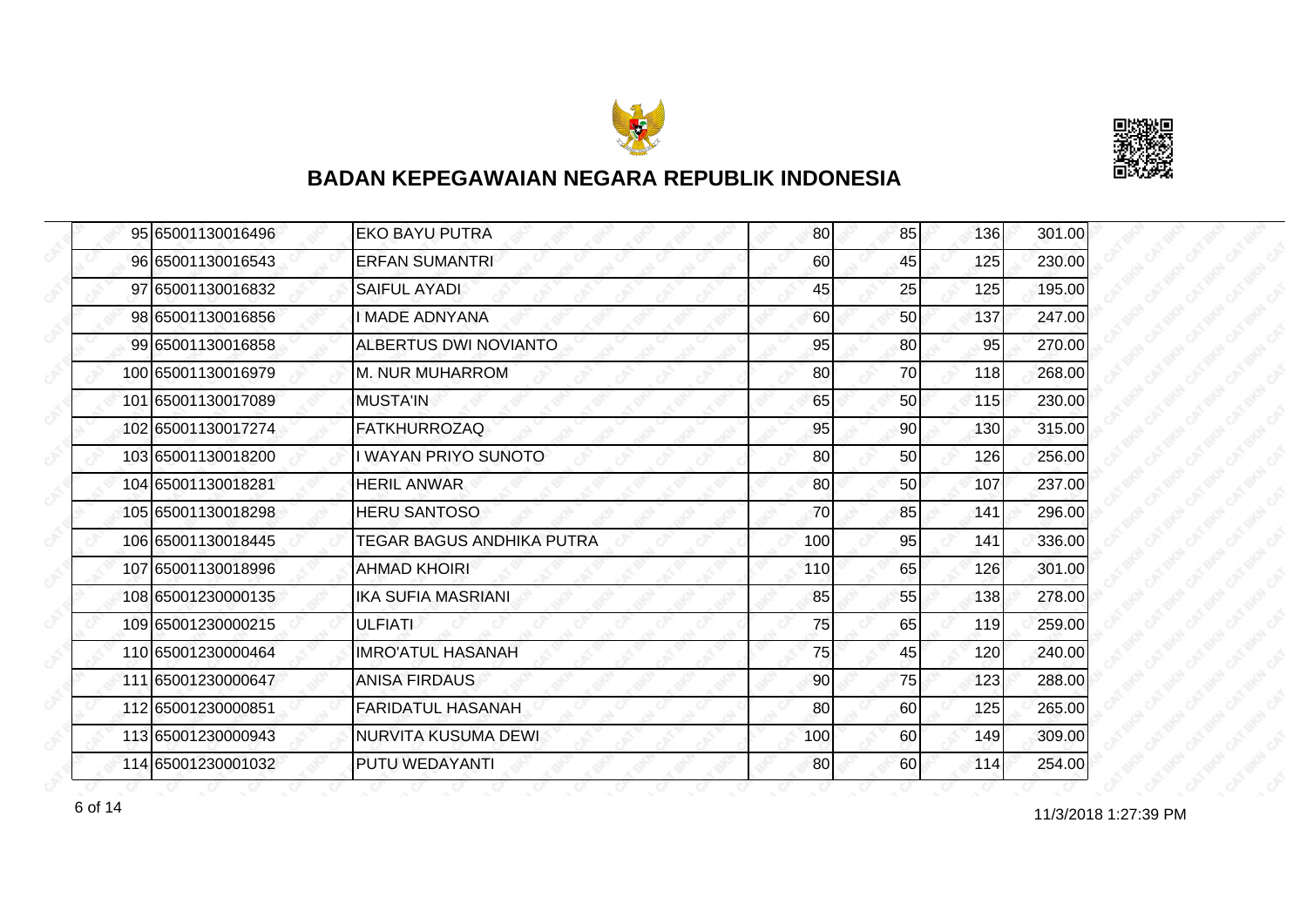



| 115 65001230001379 | <b>RATNA MEI VIDIA</b>        | 85  | 90 <sub>l</sub> | 121 | 296.00 |
|--------------------|-------------------------------|-----|-----------------|-----|--------|
| 116 65001230001389 | <b>DINA ALVIANA</b>           | 65  | 50              | 138 | 253.00 |
| 117 65001230001810 | NILA NIHLATUL HUMAIDAH        | 105 | 70              | 132 | 307.00 |
| 118 65001230001867 | <b>RISTIANING SHARA PUTRI</b> | 85  | 120             | 146 | 351.00 |
| 119 65001230002618 | ROMZUL WAHTONIK               | 100 | 65              | 127 | 292.00 |
| 120165001230002901 | <b>MAYA EVITA SARI</b>        | 65  | 45              | 127 | 237.00 |
| 121 65001230003032 | <b>ESTIYANINGSIH</b>          | 75  | 90I             | 120 | 285.00 |
| 122 65001230003163 | <b>NURDIANA</b>               | 50  | 65              | 124 | 239.00 |
| 123 65001230003486 | <b>NURUL FAJRIYATIS SIFA</b>  | 65  | 80              | 109 | 254.00 |
| 124 65001230003601 | <b>RIZKI MAULIANA</b>         | 80  | 65              | 118 | 263.00 |
| 125 65001230003792 | <b>NURUL QOMARIYAH</b>        | 60  | 75              | 142 | 277.00 |
| 126 65001230003873 | <b>RISKIYANTI</b>             | 60  | 45              | 132 | 237.00 |
| 127 65001230004809 | <b>CHOLIDAH RATNA W</b>       | 95  | 105             | 143 | 343.00 |
| 128 65001230004880 | LAELA ESTUNING HIDAYATI       | 105 | 55              | 139 | 299.00 |
| 129 65001230004982 | <b>SITI WASILAH</b>           | 60  | 45              | 143 | 248.00 |
| 130 65001230004984 | <b>HIDAYATUL MUTMAINAH</b>    | 50  | 40              | 134 | 224.00 |
| 131 65001230005133 | TRI MURTININGTYAS             | 95  | 55              | 127 | 277.00 |
| 132 65001230005150 | <b>IDA AYU SUNIANTARI</b>     | 85  | 80              | 137 | 302.00 |
| 133 65001230005178 | <b>DEVY EKA ANGELICA</b>      | 110 | 80              | 136 | 326.00 |
| 134 65001230005258 | <b>FATHIYYAH</b>              | 90  | 80              | 129 | 299.00 |

11/3/2018 1:27:39 PM 7 of 14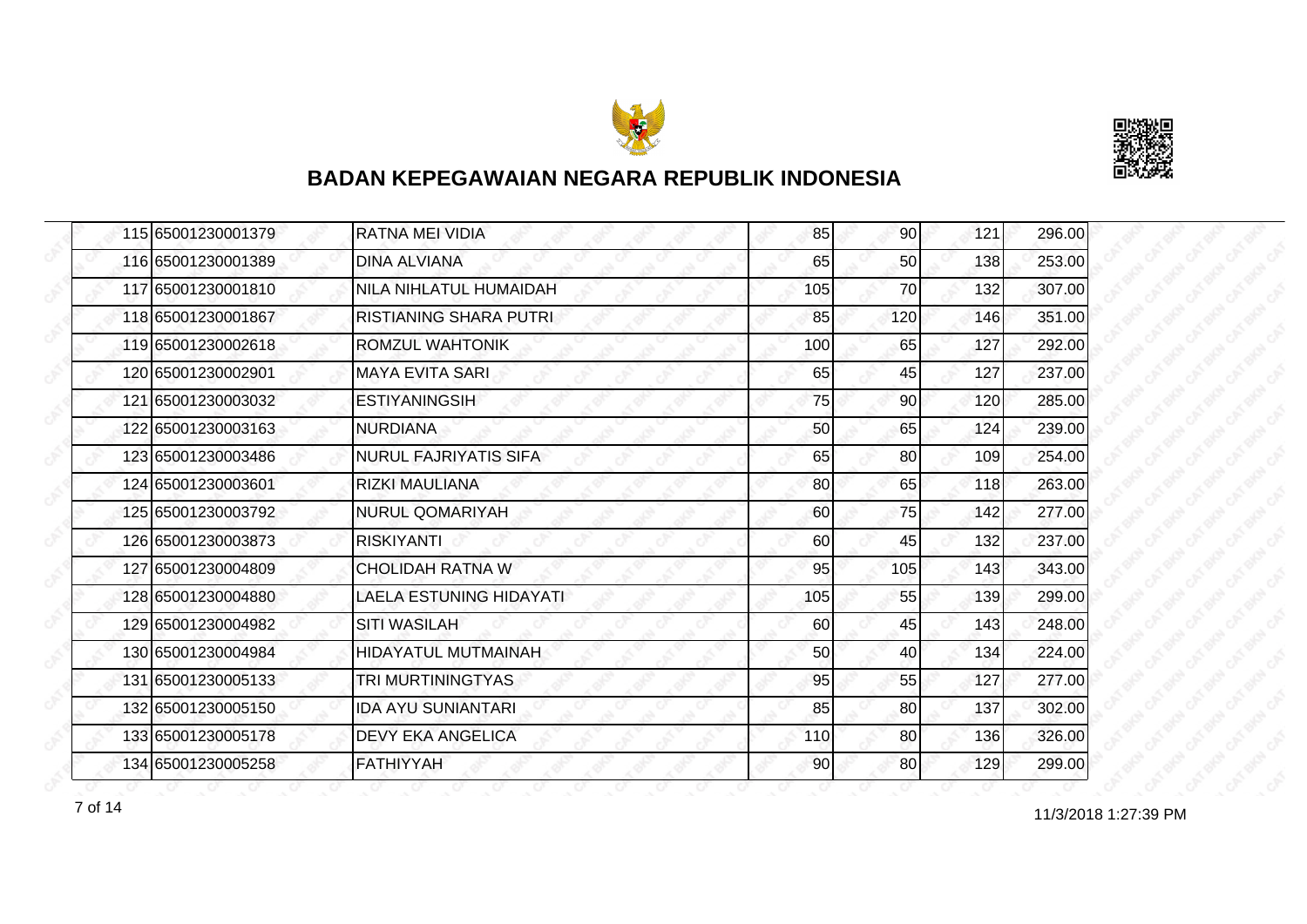



|  | 135 65001230005442 | UMI NI'MATU DIANA           | 65  | 70              | 125 | 260.00 |
|--|--------------------|-----------------------------|-----|-----------------|-----|--------|
|  | 136 65001230005445 | <b>USWATUN HASANAH</b>      | 60  | 60              | 126 | 246.00 |
|  | 137 65001230006219 | <b>DESI ANGGRIANTO</b>      | 75  | 105             | 123 | 303.00 |
|  | 138 65001230006237 | ANDINA YENI SANJAYANI       | 70  | 55              | 117 | 242.00 |
|  | 139 65001230006243 | <b>ANINDA RESI AGUSTINI</b> | 65  | 45              | 124 | 234.00 |
|  | 140 65001230006285 | AZMI IL YUMAMI              | 70  | 70              | 131 | 271.00 |
|  | 141 65001230006303 | LUTFI A'ISATUL UMAMI        | 95  | 100             | 111 | 306.00 |
|  | 142 65001230006327 | <b>ELOK INDRIYANI</b>       | 115 | 70              | 136 | 321.00 |
|  | 143 65001230006350 | <b>USWATUN HASANAH</b>      | 30  | 40              | 136 | 206.00 |
|  | 144 65001230006385 | <b>HEPPY PUSPITASARI</b>    | 90  | 85              | 144 | 319.00 |
|  | 145 65001230006393 | <b>IRODOTUL AROFAH</b>      | 95  | 45              | 118 | 258.00 |
|  | 146 65001230006434 | <b>ANI MASRUROH</b>         | 100 | 45              | 127 | 272.00 |
|  | 147 65001230006447 | <b>DESITA ANGGRAINI</b>     | 65  | 35              | 124 | 224.00 |
|  | 148 65001230006471 | <b>ERNI HANDAYANI</b>       | 65  | 35              | 99  | 199.00 |
|  | 149 65001230006478 | <b>LULUK AZIZAH</b>         | 95  | 60              | 142 | 297.00 |
|  | 150 65001230006492 | <b>HATNIYA</b>              | 70  | 30 <sub>0</sub> | 96  | 196.00 |
|  | 151 65001230006496 | <b>HIMAS SITI MASITOH</b>   | 75  | 60              | 134 | 269.00 |
|  | 152165001230006669 | <b>NURUL FADILLA</b>        | 80  | 85              | 96  | 261.00 |
|  | 153 65001230006683 | RISQI INDRI ASHARI          | 85  | 40              | 118 | 243.00 |
|  | 154 65001230006692 | ROUDLOTUL JANNAH            | 85  | 25              | 140 | 250.00 |

11/3/2018 1:27:39 PM 8 of 14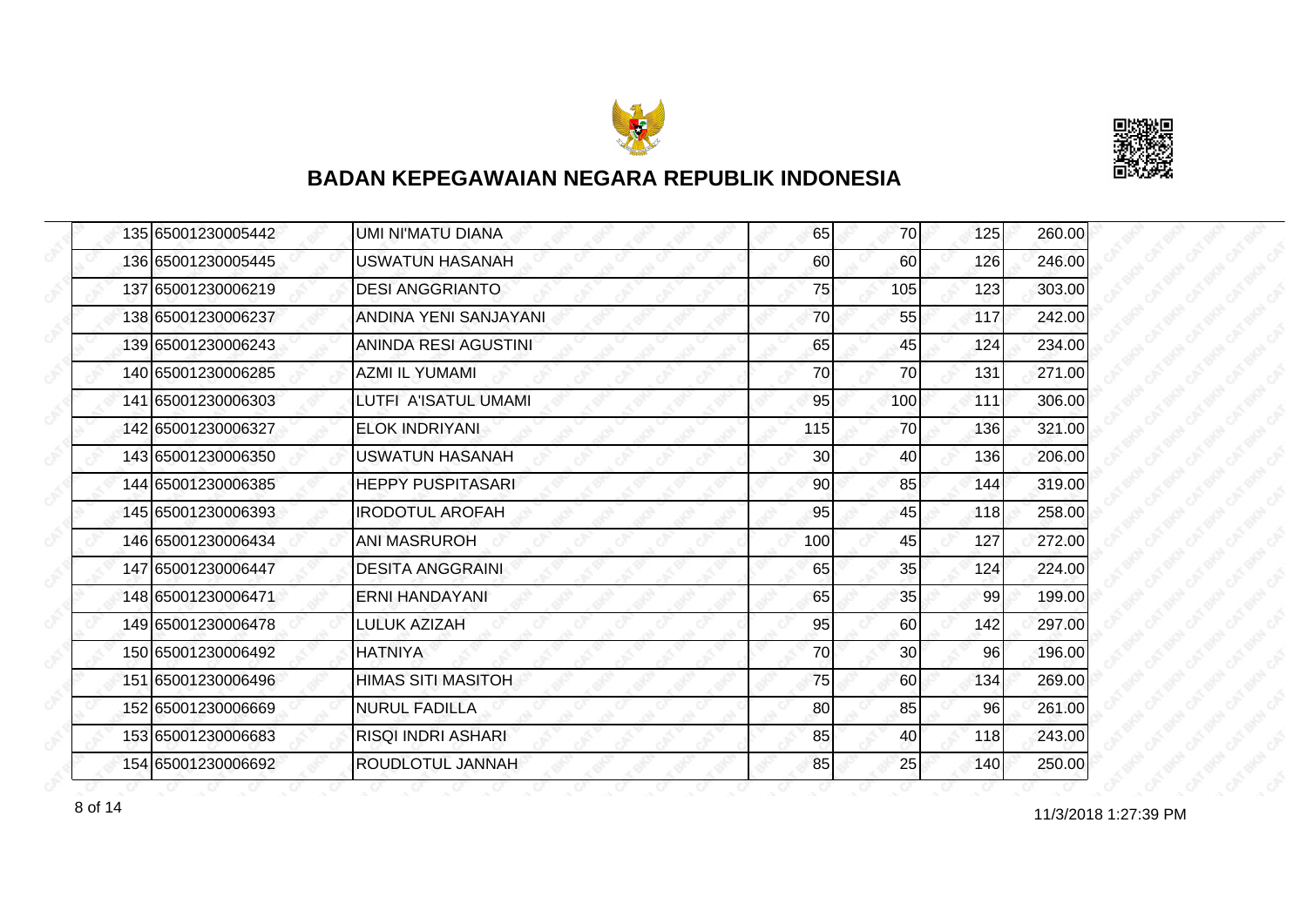



|  | 155 65001230006713 | <b>WIJI WAHYU NINGSIH</b>       | 95  | 105 | 138 | 338.00 |
|--|--------------------|---------------------------------|-----|-----|-----|--------|
|  | 156 65001230006722 | <b>ZULFANIDA KARUNIASARI</b>    | 35  | 65  | 115 | 215.00 |
|  | 157 65001230007658 | <b>BAITY AGHNINA HAQ</b>        | 70  | 65  | 136 | 271.00 |
|  | 158 65001230007709 | LINDA FUATI ROHMAH              | 60  | 55  | 119 | 234.00 |
|  | 159 65001230008458 | CAHYA YULIAN DINI               | 120 | 100 | 141 | 361.00 |
|  | 160 65001230008474 | EKA MAYA JUNIATI                | 75  | 65  | 108 | 248.00 |
|  | 161 65001230008487 | <b>HEPPY NUR MALIKHAH</b>       | 85  | 65  | 123 | 273.00 |
|  | 162165001230008543 | LILIS ANDAYANI                  | 50  | 90  | 122 | 262.00 |
|  | 163 65001230008731 | FENY SRI RAHAYU                 | 50  | 45  | 129 | 224.00 |
|  | 164 65001230009178 | <b>NURUL FALLAHAH HAMID</b>     | 90  | 80  | 136 | 306.00 |
|  | 165 65001230010052 | <b>RENI WAHYU FITRIYANI</b>     | 75  | 55  | 146 | 276.00 |
|  | 166 65001230010155 | <b>WINDA PUJI ASTUTIK</b>       | 105 | 25  | 111 | 241.00 |
|  | 167 65001230010248 | AFRIATMA SULUNG RESMIATI        | 85  | 60  | 128 | 273.00 |
|  | 168 65001230010258 | <b>APRODITA DIAN NUSWANTARI</b> | 90  | 85  | 127 | 302.00 |
|  | 169 65001230010263 | ASTRILIYANTI HILDAYATUR ROHMAH  | 80  | 110 | 128 | 318.00 |
|  | 170 65001230010289 | <b>DIAN ISROWATI</b>            | 90  | 55  | 106 | 251.00 |
|  | 171 65001230010350 | <b>FEBRIANTY HUTABHARA</b>      | 70  | 70  | 135 | 275.00 |
|  | 172165001230010382 | LIZA ZIMMY KHOLIDAH             | 90  | 70  | 133 | 293.00 |
|  | 173 65001230010385 | <b>LUSIANA FRANSISKA</b>        | 100 | 85  | 130 | 315.00 |
|  | 174 65001230010497 | <b>RENY DWI APRILINA</b>        | 90  | 100 | 129 | 319.00 |

11/3/2018 1:27:39 PM 9 of 14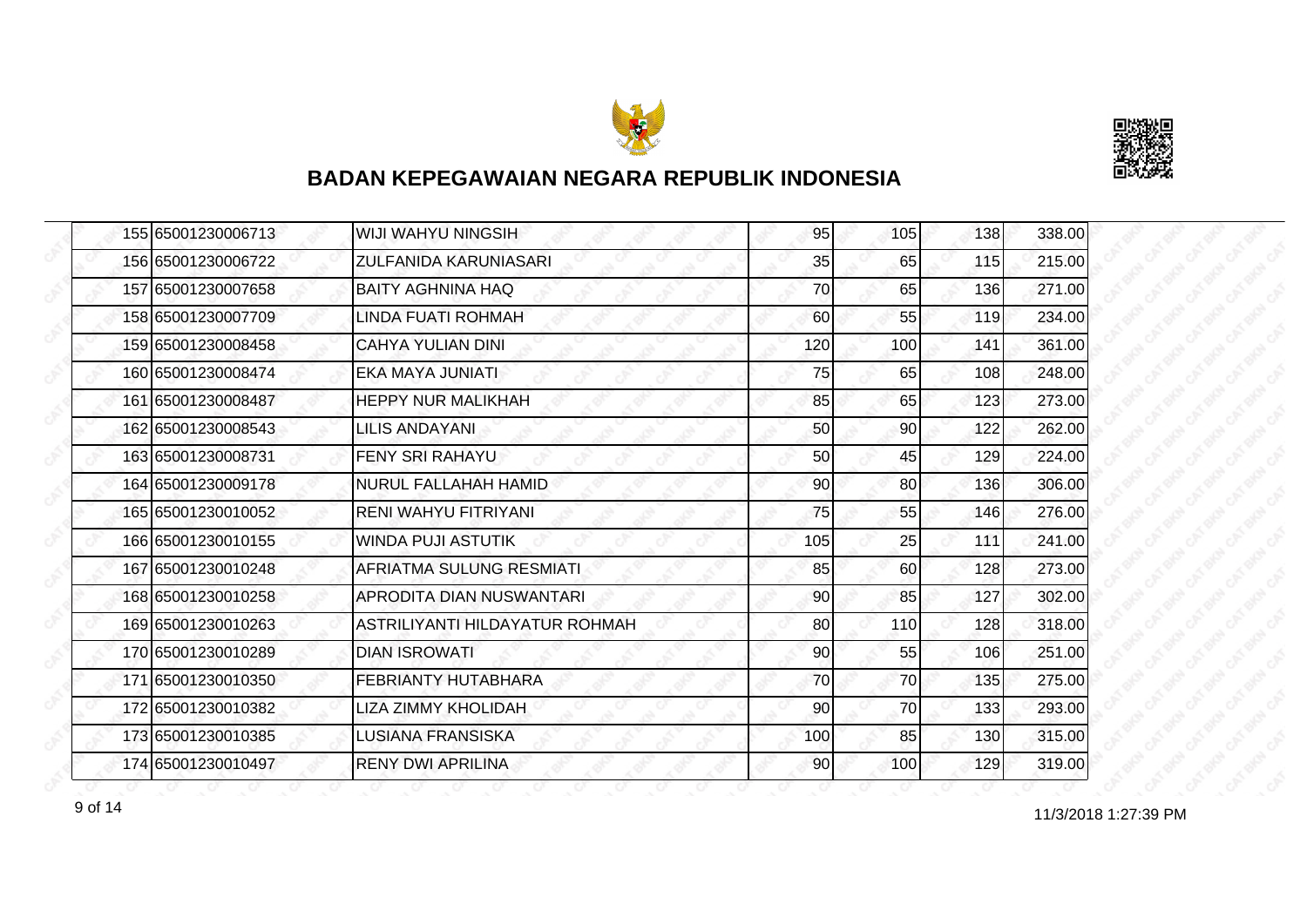



|  | 175 65001230010544 | <b>TYA RETNO NINGRUM</b>      | 75  | 50 <sub>l</sub> | 122 | 247.00 |
|--|--------------------|-------------------------------|-----|-----------------|-----|--------|
|  | 176 65001230010999 | <b>MARWATI</b>                | 75  | 40              | 127 | 242.00 |
|  | 177 65001230011362 | AZIZKA KUSUMA WARDANI         | 70  | 70              | 133 | 273.00 |
|  | 178 65001230011452 | HANDRIYATUL MASRUROH          | 75  | 70I             | 133 | 278.00 |
|  | 179 65001230011489 | CLAUDIA J.C. GIVENCHY         | 65  | 70              | 125 | 260.00 |
|  | 180 65001230011569 | <b>ENI NURKHOLIPAH</b>        | 70  | 75              | 136 | 281.00 |
|  | 181 65001230011593 | <b>NAILIL HIDAYAH</b>         | 90  | 75I             | 120 | 285.00 |
|  | 182 65001230011616 | <b>QURROTU FITRIYAH</b>       | 70  | 75              | 115 | 260.00 |
|  | 183 65001230011618 | <b>RIFA AFUWAH</b>            | 100 | 60              | 126 | 286.00 |
|  | 184 65001230011677 | <b>FIRDAUSI NUZULA</b>        | 85  | 65              | 145 | 295.00 |
|  | 185 65001230011723 | <b>INTAN OKTA MUTA'ALIMAH</b> | 80  | 75              | 131 | 286.00 |
|  | 186 65001230011752 | LIYA IKASARI                  | 100 | 50              | 131 | 281.00 |
|  | 187 65001230011777 | <b>MAYA KUSUMA DEWI</b>       | 85  | 75              | 127 | 287.00 |
|  | 188 65001230011796 | NALIDA RAHMI SEKAR ARUM       | 75  | 55              | 115 | 245.00 |
|  | 189 65001230011836 | <b>RISKA FEBYLIANI</b>        | 85  | 85              | 139 | 309.00 |
|  | 190 65001230011993 | <b>WENY WIDYANINGSIH</b>      | 70  | 90              | 124 | 284.00 |
|  | 191 65001230012001 | <b>WILIS SAPUTRI</b>          | 80  | 95              | 136 | 311.00 |
|  | 192 65001230012014 | <b>WIWIK RETNONINGSIH</b>     | 100 | 70              | 134 | 304.00 |
|  | 193 65001230012035 | <b>YULIA EVALIANA</b>         | 80  | 80              | 137 | 297.00 |
|  | 194 65001230012932 | <b>QURROTUL AINI</b>          | 60  | 60              | 123 | 243.00 |

11/3/2018 1:27:39 PM 10 of 14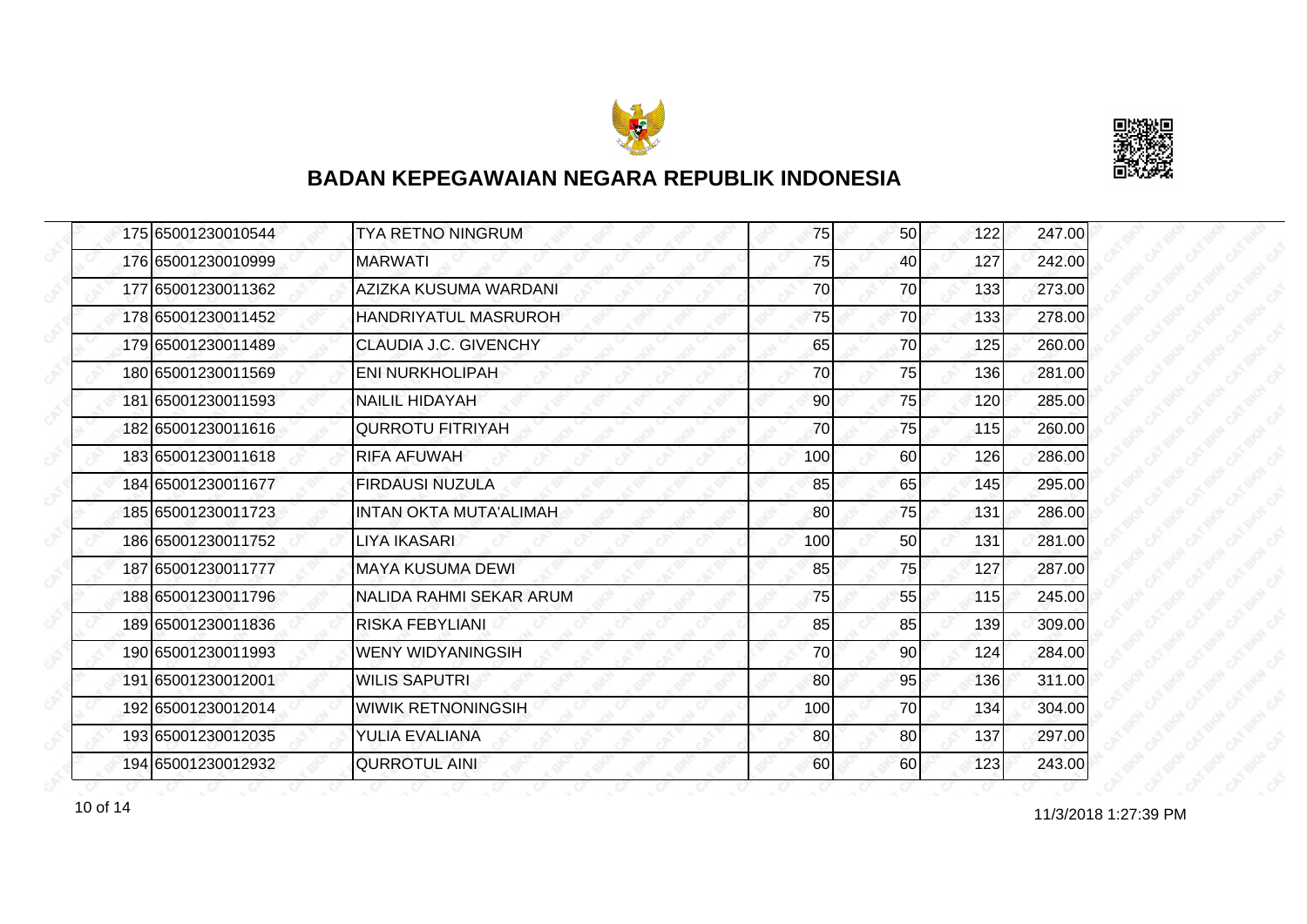



|  | 195 65001230013082 | <b>SRI RATIH CITRA DEWI</b> | 100 | 45              | 120 | 265.00 |
|--|--------------------|-----------------------------|-----|-----------------|-----|--------|
|  | 196 65001230013084 | <b>SURTIANINGSIH</b>        | 105 | 100             | 135 | 340.00 |
|  | 197 65001230013272 | <b>LAILY KHUSNIYAH</b>      | 75  | 90              | 141 | 306.00 |
|  | 198 65001230015520 | <b>EVA NURUS SHOBAHAH</b>   | 75  | 70              | 117 | 262.00 |
|  | 199 65001230015532 | <b>EITRI DIA CAHYANI</b>    | 80  | 75              | 131 | 286.00 |
|  | 200 65001230015564 | <b>IMAN NUFIKA LIGASARI</b> | 80  | 70              | 128 | 278.00 |
|  | 201 65001230015568 | <b>KHALIMATUS SYAKDIYAH</b> | 75  | 65              | 129 | 269.00 |
|  | 202 65001230015732 | NOVA AMBARWATI              | 100 | 40              | 127 | 267.00 |
|  | 203 65001230015789 | <b>NUREKA SUGIAWATI</b>     | 95  | 105             | 124 | 324.00 |
|  | 204 65001230017242 | RIKHA KUSUMA WARDANI        | 65  | 60              | 129 | 254.00 |
|  | 205 65001230017247 | <b>SHIRLEY FRANCISCA</b>    | 85  | 85              | 126 | 296.00 |
|  | 206 65001230017266 | <b>ASIH DWI LESTARI</b>     | 105 | 105             | 136 | 346.00 |
|  | 207165001230017286 | <b>FATIMATUS SAHRO</b>      | 90  | 105             | 129 | 324.00 |
|  | 208 65001230017313 | <b>IMAS NURUL HIDAYAH</b>   | 90  | 80 <sup>2</sup> | 135 | 305.00 |
|  | 209 65001230017353 | <b>MAYA RIZKYA AMALIA</b>   | 75  | 50              | 125 | 250.00 |
|  | 210 65001230017400 | <b>NOVIA RISTANIA</b>       | 55  | 65              | 127 | 247.00 |
|  | 211 65001230017426 | REGAR SARAH DITA            | 85  | 95              | 116 | 296.00 |
|  | 212 65001230017508 | <b>MIFTAHURROIFAH</b>       | 75  | 100             | 120 | 295.00 |
|  | 213 65001230017535 | YUNI PURWANDARI             | 80  | 65              | 131 | 276.00 |
|  | 214 65001230017556 | <b>SANTI KRISTINA</b>       | 80  | 90 <sub>l</sub> | 132 | 302.00 |

11 of 14 27:39 PM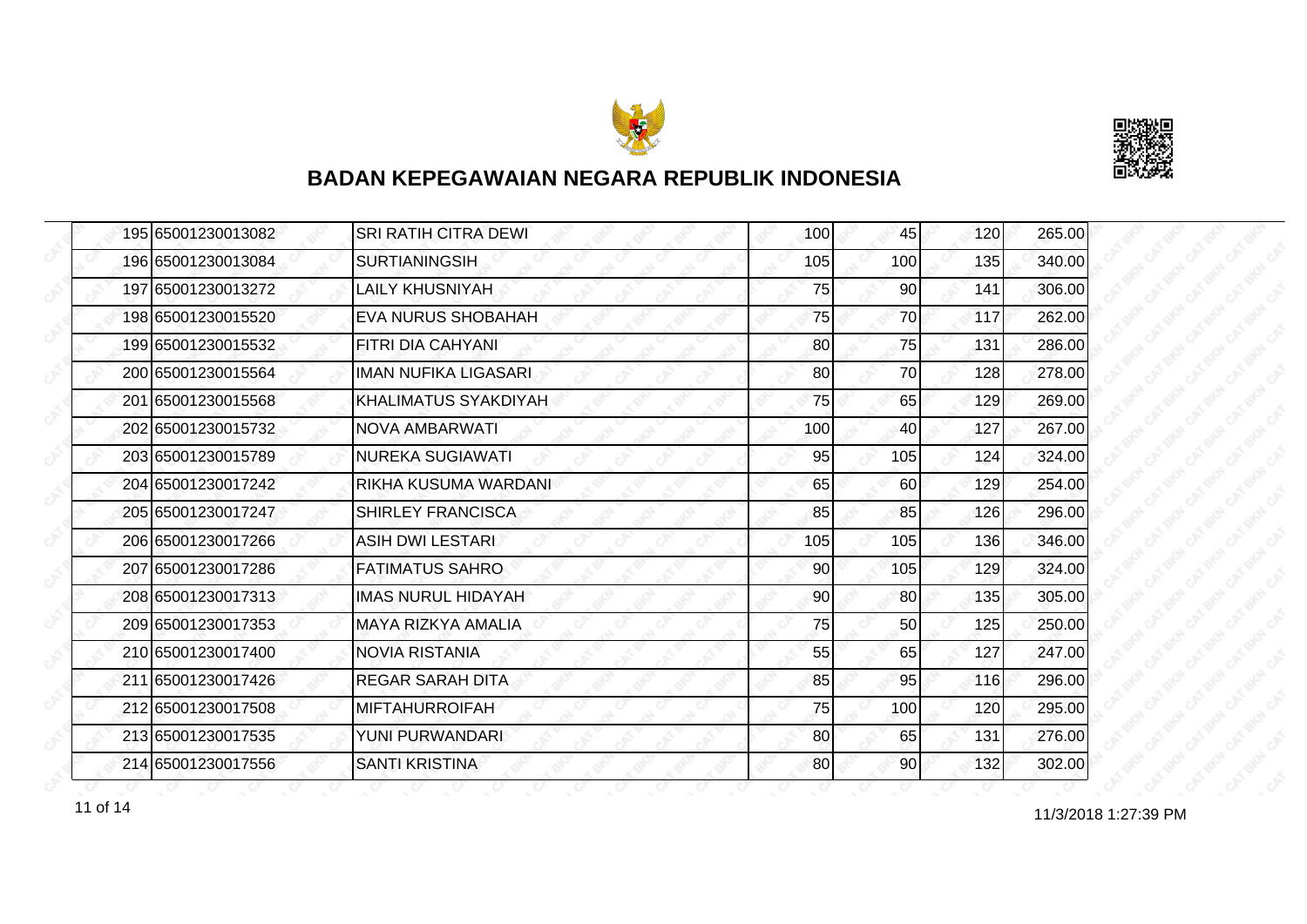



|  | 215 65001230017767 | <b>ANA IPARIANTI</b>             | 85  | 50 <sub>l</sub> | 138 | 273.00 |
|--|--------------------|----------------------------------|-----|-----------------|-----|--------|
|  | 216 65001230017807 | <b>ANGGUN PUJI ASTI</b>          | 80  | 55              | 144 | 279.00 |
|  | 217165001230017846 | <b>ISMATUL LUKMAH</b>            | 75  | 75              | 136 | 286.00 |
|  | 218 65001230018285 | YESI PUSPITA SARI                | 70  | 100             | 138 | 308.00 |
|  | 219 65001230019073 | <b>NUR MUFIDAH</b>               | 85  | 55              | 139 | 279.00 |
|  | 220165001230019234 | <b>WIWIN INDRIANA</b>            | 100 | 80              | 134 | 314.00 |
|  | 221 65001230022721 | TRI AYULI CIPTANINGARUM          | 35  | 45              | 98  | 178.00 |
|  | 222165001230023999 | LAILATUL MASRUROH                | 60  | 55              | 120 | 235.00 |
|  | 223 65001230024337 | SELVIANA MUKTINING SUKMA         | 75  | 70              | 134 | 279.00 |
|  | 224 65001230024840 | <b>DEVI DWI KURNIASARI</b>       | 85  | 65              | 123 | 273.00 |
|  | 225 65001230024857 | DIAH AYU LESTARI                 | 80  | 80              | 135 | 295.00 |
|  | 226 65001230025021 | AGNES LISA IKA SARI              | 100 | 65              | 131 | 296.00 |
|  | 227 65001230025028 | <b>AINUN DWI RETNOWATI</b>       | 90  | 65              | 134 | 289.00 |
|  | 228 65001230025038 | ALDHILLA SANDHAYU KURNIA SARI    | 80  | 50              | 119 | 249.00 |
|  | 229165001230025057 | HAJAR ISNA MURSIDAH              | 95  | 60              | 125 | 280.00 |
|  | 230 65001230025086 | AYU VICANINGTYAS PRAMESTI        | 70  | 80              | 134 | 284.00 |
|  | 231 65001230025089 | <b>CATUR RIZKI AMALIA</b>        | 90  | 70              | 122 | 282.00 |
|  | 232 65001230025102 | KUTALABUNGA MULIA PUTRI          | 110 | 75              | 117 | 302.00 |
|  | 233 65001230025104 | <b>DYAH LESTARI</b>              | 55  | 60              | 115 | 230.00 |
|  | 234 65001230025116 | <b>MAFIDATUL LAILI MAGHFIROH</b> | 25  | 20              | 120 | 165.00 |

12 of 14 11/3/2018 1:27:39 PM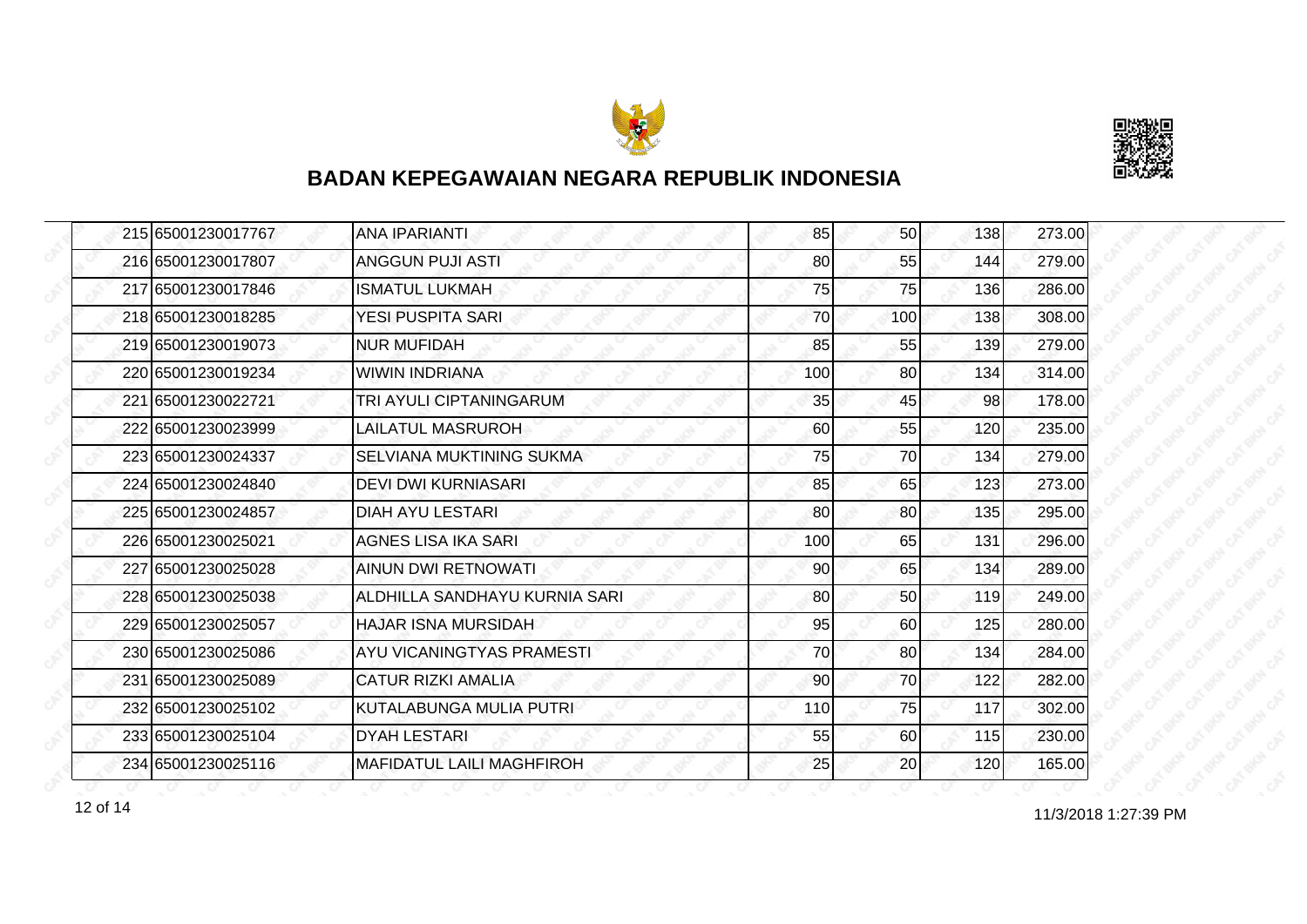



| 235 65001230025133 | FITRIYA DWI CHAYANTI             | 85  | 95  | 136 | 316.00 |
|--------------------|----------------------------------|-----|-----|-----|--------|
| 236 65001230025146 | <b>HUTRI SETYA DEWI</b>          | 85  | 115 | 129 | 329.00 |
| 237 65001230025150 | IZZATUL ISLAHIYAH                | 50  | 35  | 133 | 218.00 |
| 238 65001230025184 | <b>MEGA MAHARDIKA</b>            | 85  | 70  | 143 | 298.00 |
| 239 65001230025240 | <b>NUR AMALINA NINGTYAS</b>      | 105 | 95  | 125 | 325.00 |
| 240 65001230025245 | OCTAVIA CHOIRUN NISSAQ           | 80  | 110 | 143 | 333.00 |
| 241 65001230025257 | RINA PERMATASARI                 | 85  | 75  | 147 | 307.00 |
| 242 65001230025263 | <b>ROSITA NUR AINIA</b>          | 70  | 75  | 133 | 278.00 |
| 243 65001230025271 | <b>FRIAS KUSUMA WARDANI</b>      | 75  | 55  | 140 | 270.00 |
| 244 65001230025401 | <b>HALIMATUS SAKDIYAH</b>        | 95  | 35  | 124 | 254.00 |
| 245 65001230025437 | RANI DAMAYANTI                   | 50  | 60  | 105 | 215.00 |
| 246 65001230025450 | ASTIKA WIDYA ANTENGGERAENI       | 60  | 20  | 118 | 198.00 |
| 247 65001230025508 | <b>INDAH RAHMA LATHIFIYYATIN</b> | 110 | 90  | 127 | 327.00 |
| 248 65001230025795 | NOVI MUZAIYANA                   | 60  | 55  | 131 | 246.00 |
| 249 65001230025796 | <b>NOVITA ELOK PERMATA SARI</b>  | 70  | 40  | 129 | 239.00 |
| 250 65001230025798 | RAGIL AYU PUSPITASARI            | 50  | 70  | 143 | 263.00 |
| 251 65001230025800 | ROSZYHANA HADI UNTARI            | 85  | 85  | 134 | 304.00 |
| 252 65001230025801 | <b>SRI MARTA ASTUTIK</b>         | 105 | 70  | 126 | 301.00 |
| 253 65001230025850 | RAHMAWATI KUSUMA DEWI            | 70  | 75  | 137 | 282.00 |
| 254 65001230025865 | TAUQIDA DWI APRILIA              | 65  | 60  | 127 | 252.00 |

13 of 14 **11/3/2018 1:27:39 PM**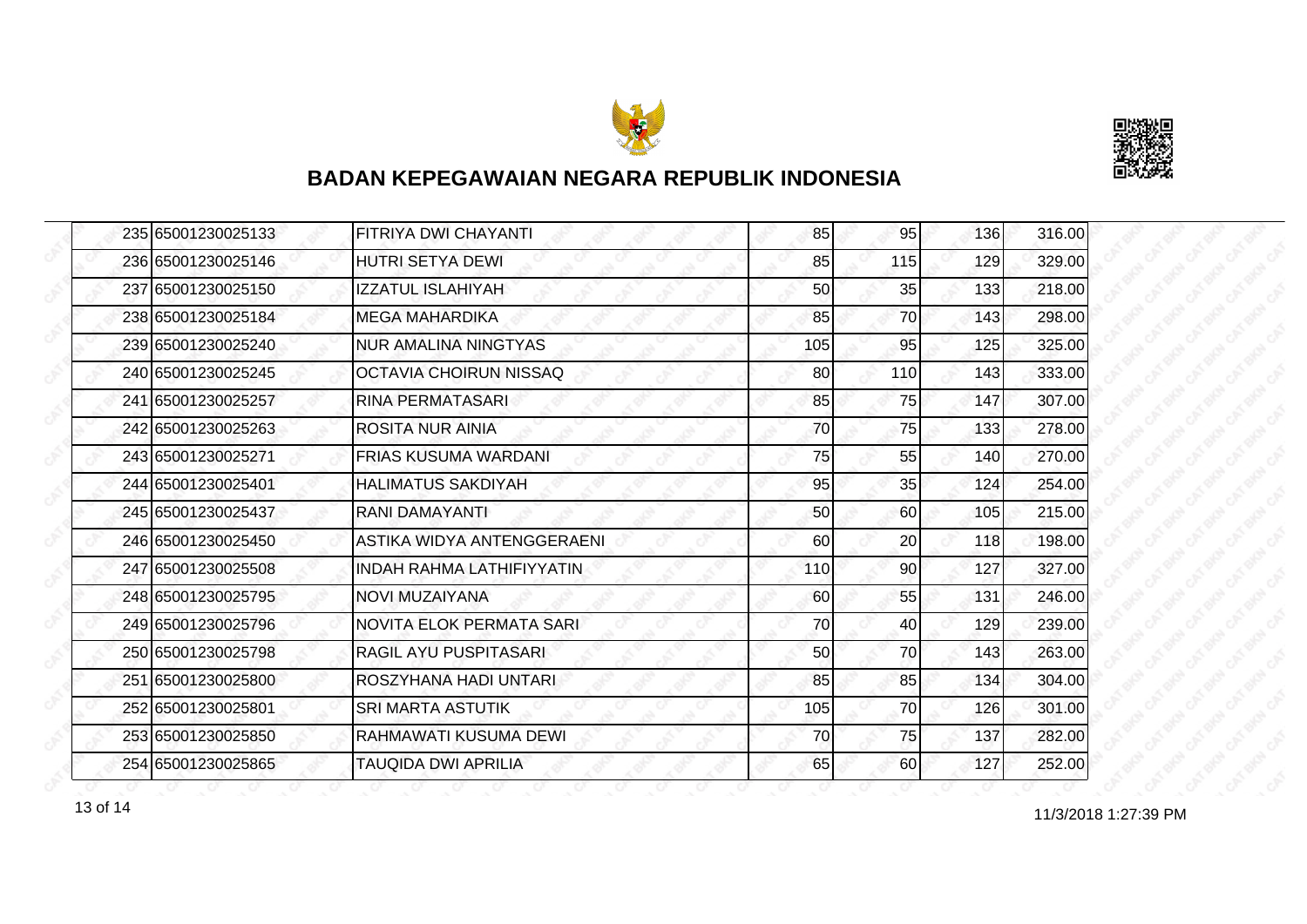

*qj'* 



' .::," '

.... <sup>L</sup>""  $S^*-\tilde{\omega}$  $\mathbb{R}^n$ ;;;, .

 $\sim$   $\alpha$   $\alpha$  $\mathcal{A}_{\mu}$ <sup>j</sup>**.,t.'t;** " ... '-) ' \ *<sup>v</sup>*\_,.,.

 $\epsilon$  .

· 30 km

# **BADAN KEPEGAWAIAN NEGARA REPUBLIK INDONESIA**

| 255 65001230025874 | ENNY NURBIYANTI, S.Pd        | 95 | 75              | 134              | 304.00 |
|--------------------|------------------------------|----|-----------------|------------------|--------|
| 256 65001230025879 | <b>TRILESTARI</b>            | 90 | 75              | 136              | 301.00 |
| 257 65001230025880 | <b>REDITA DYAH NOVIANI</b>   | 90 | 20              | 145 <sub>i</sub> | 255.00 |
| 258 65001230025881 | LULUK ATUL FU'AD             | 85 | 105             | 123              | 313.00 |
| 259 65001230025885 | <b>VIDYA DEWI NURINA</b>     | 45 | 90              | 146              | 281.00 |
| 260 65001230026206 | <b>RINI RAHAYU</b>           | 55 | 85              | 13 <sup>1</sup>  | 271.00 |
| 261 65001230027448 | <b>IRMA WAHYUNINGSIH</b>     |    | 60<br><b>80</b> | 114              | 254.00 |
| 262 65001230027826 | YUNITA RAHMAWATI             | 90 | 60              | 128              | 278.00 |
| 263 65001230028399 | <b>APRILLIA DINI PUSPITA</b> | 80 | 30              | 15               | 125.00 |
| 264 65001230028428 | <b>RUKFATUL FITRIAH</b>      |    | 70<br>35        | 128              | 233.00 |

5

<.

Badan Kepegawaian Daerah

Pemerintah Propinsi Jawa Timur **Goala** Sub Bidang Perencanaan dan Formasi

DANAR ANDRIYANTO, S.Sos. 197612131998031005

Kantor Regional II BKN Surabaya<br>Kepala Sakat Peliharina an Teknologi dan<br>Informasi M.PSDM **SAM<sub>S</sub>** 197605142001121001

Surabaya, 03 Nov 2018

Badan Kepegawaian Negara

A state of state of the state of the state of

14of 14

"'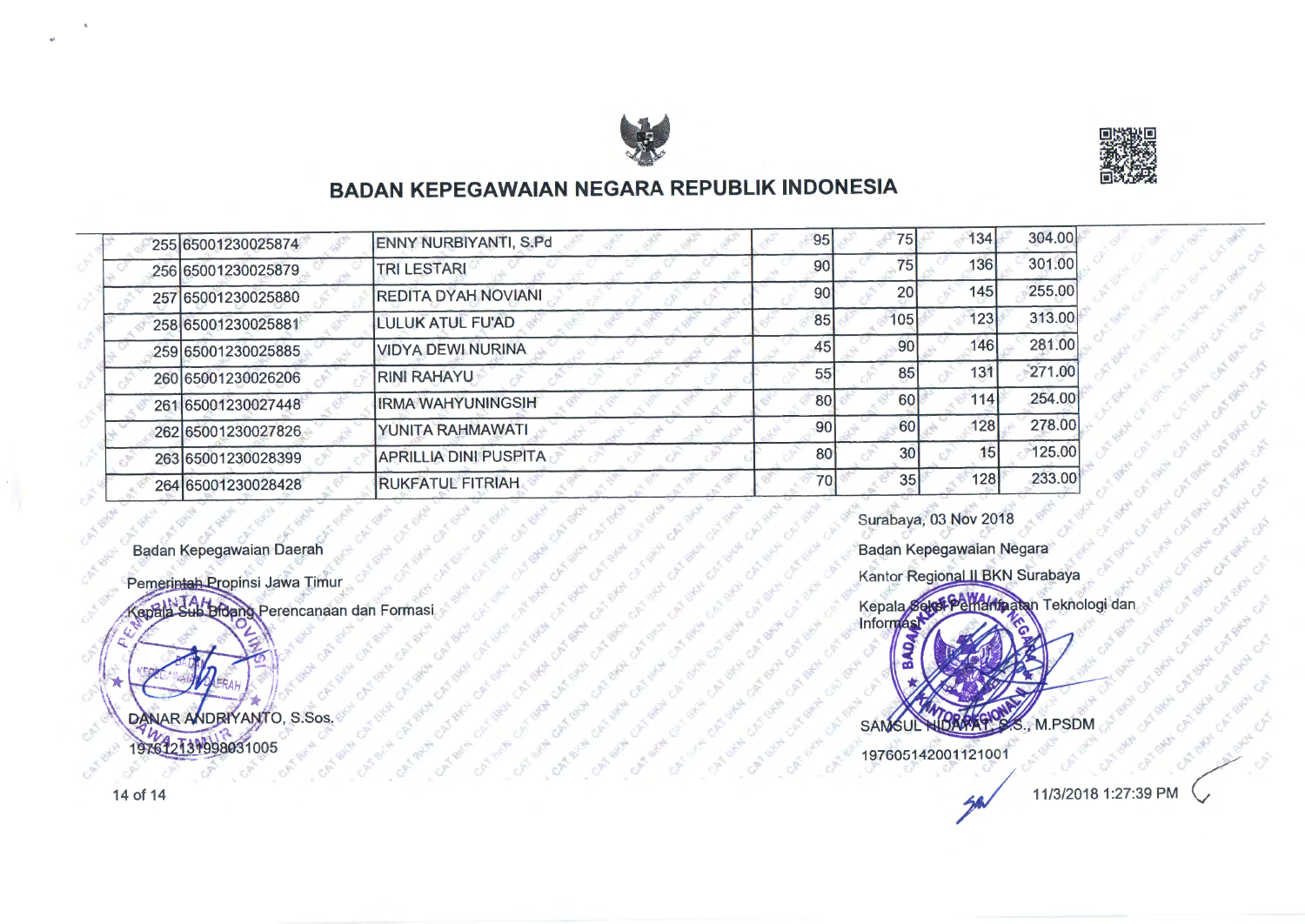



#### **LAPORAN HASIL COMPUTER ASSISTED TEST SKD TAHUN 2018 FORMASI CUMLAUDE (KELOMPOK 2) (Sesi 40) (Pemerintah Provinsi Jawa Timur)**

| NO. | <b>NO PESERTA</b> | <b>NAMA</b>                | <b>TWK</b> | <b>TIU</b>      | <b>TKP</b> | <b>TOTAL</b> |
|-----|-------------------|----------------------------|------------|-----------------|------------|--------------|
|     | 65009130000003    | AHMAD FIKRI LUQONI         | 105        | 95              | 140        | 340.00       |
|     | 265009130000007   | <b>MOH.ANIK MUSTOFA</b>    | 95         | 45              | 130        | 270.00       |
|     | 3 65009130000032  | AKHMAD PANDU SETIAWAN      | 115        | 90 <sup>°</sup> | 151        | 356.00       |
|     | 4 65009130000035  | <b>HAMIM TOHARI</b>        | 70         | 65              | 120        | 255.00       |
|     | 5 65009130000036  | <b>M. KHOIRUL FAHMI</b>    | 55         | 110             | 129        | 294.00       |
|     | 665009130000056   | <b>MUHAMMAD KHOLIL</b>     | 75         | 60              | 120        | 255.00       |
|     | 765009130000063   | <b>ABDUL MAJID</b>         | 85         | 35              | 124        | 244.00       |
|     | 8 65009130000113  | <b>MUHAMMAD ZAIM AFFAN</b> | 85         | 65              | 114        | 264.00       |
|     | 9 65009130000178  | <b>DEDY SUPRIANTO</b>      | 85         | 95              | 132        | 312.00       |
|     | 10 65009130000180 | MUH. JUWAINI               | 90         | 60              | 139        | 289.00       |
|     | 11 65009130000181 | <b>MUHAMMAD FAISHOL</b>    | 130        | 95              | 145        | 370.00       |
|     | 12 65009230000164 | <b>AMILA NADIYAH</b>       | 40         | 50              | 134        | 224.00       |
|     | 13 65009230000253 | <b>UUN SULAIHA</b>         | 95         | 70              | 128        | 293.00       |
|     | 14 65009230000408 | <b>EDHIKA FITRIANA</b>     | 85         | 55              | 138        | 278.00       |

-

-